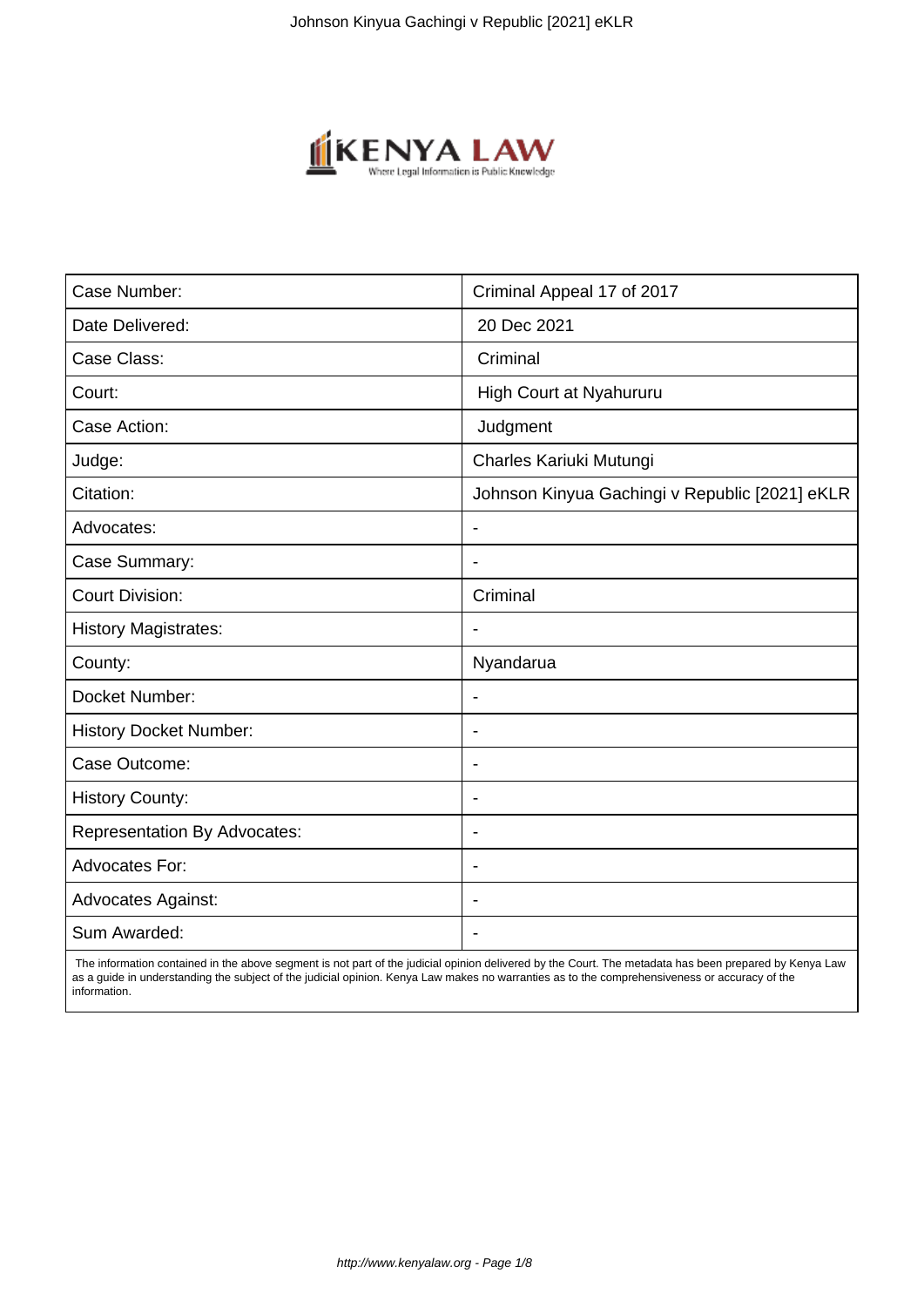Johnson Kinyua Gachingi v Republic [2021] eKLR

## **REPUBLIC OF KENYA**

# **IN THE HIGH COURT OF KENYA**

## **AT NYAHURURU**

## **CRIMINAL APPEAL NO. 17 OF 2017**

**JOHNSON KINYUA GACHINGI...............................................................................APPELLANT**

# **-VERSUS-**

**REPUBLIC.....................................................................................................................................RESPONDENT**

# **JUDGMENT**

1. The Appellant was charged with offence of *Forgery contrary to Section 349 of the Penal Code.*

2. Particulars being that on  $17<sup>th</sup>$  August, 2010 at unknown place in Republic of Kenya with others not before court with intent to defraud forged certain document namely certificate of confirmation of grant purporting to have been signed by Alice B. Mong'are SRM Nyahururu Law Courts.

3. He pleaded guilty to the charge and after mitigation was sentenced to serve  $2\frac{1}{2}$  years' imprisonment.

4. Being aggrieved he lodged an appeal and set out the following grounds:

*i. The trial Magistrate erred in law and fact by entering a plea of guilty on facts that did not prove that the Appellant had committed the offence of forgery.*

*ii. The Trial Magistrate erred in law and fact by entering a plea of guilty, when the plea was not equivocal.*

*iii. The trial Magistrate erred in law and fact by entering a plea of guilty even after the Appellant had indicated that he was cheated thus watering down his plea of guilty and thereby impliedly shifting the blame of the said offence to other quarters.*

*iv. The trial Magistrate erred in law and fact by finding a conviction based on facts presented by the prosecution and subsequent thereto passing a sentence.*

*v. The trial Magistrate erred in law and fact by passing a sentence that was harsh under the circumstances and against the weight of facts before the court.*

5. From Petition of Appeal the appeal was canvassed via submissions.

## **APPELLANT'S SUBMISSIONS:**

6. It is submitted that this appeal is incomplete and defective, as this court will not have a chance of looking at the original record, and in particular, the exhibits that were produced before the trial court.

7. That the issue of the lack of the original trial record has been adjudicated in several matters, and the holdings have been that an appeal cannot be determined based on an incompetent trial record. Reliance is made on the cases of *Wambua v Republic [2004] eKLR and Jackson Mutharia Mwaura & Another v Republic [1194] eKLR.*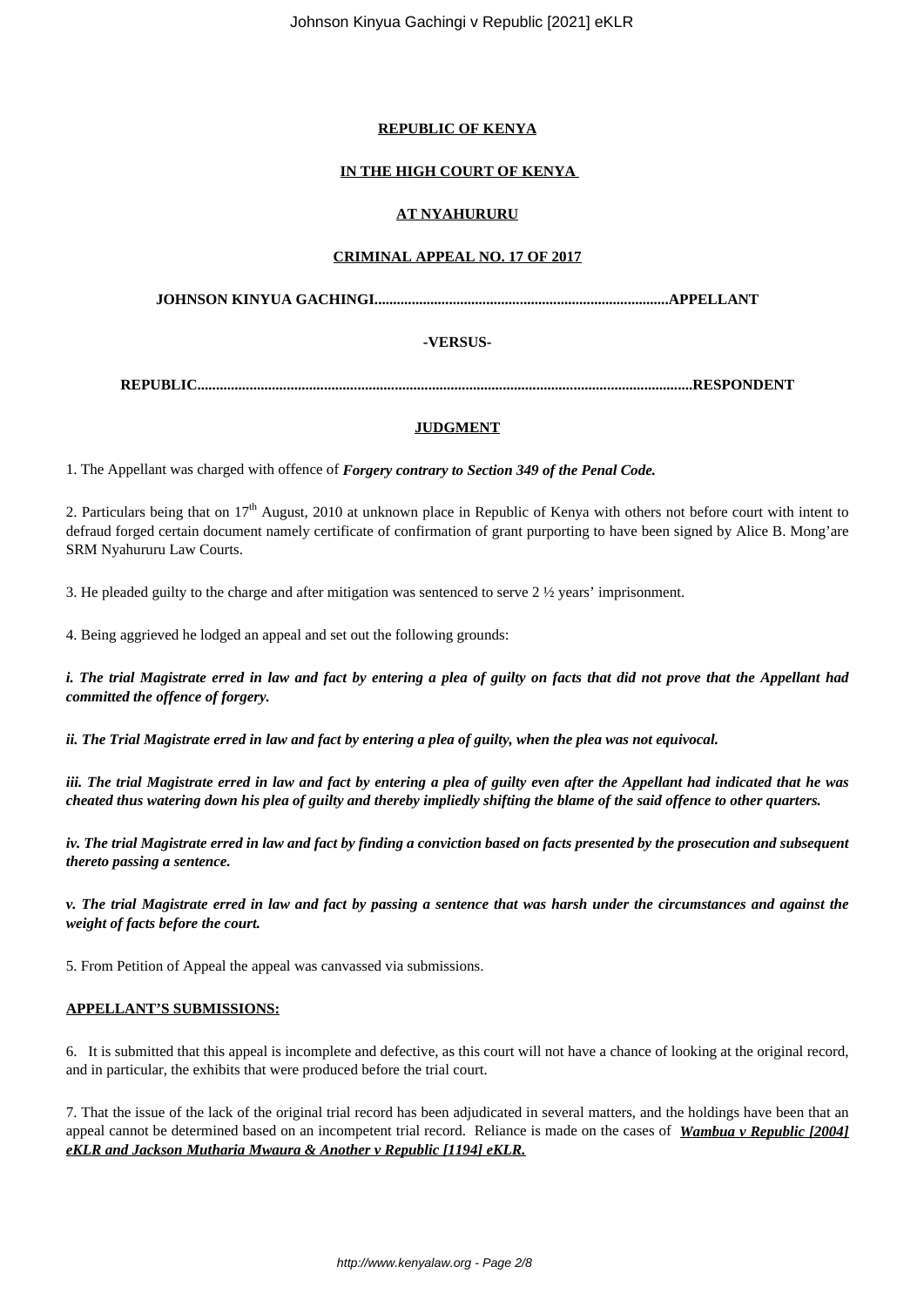8. The instant appeal was filed in the year 2012, and during all that period it has been hanging on the shoulders of the Appellant who has all along been eager to have it determined. It would thus be unfair to subject the Appellant to a retrial more than 10 years after his conviction.

9. In addition to the forgoing, it is evident that the original trial record that is missing contains the original documents that were produced as exhibits. On 22<sup>nd</sup> June, 2021 when the matter came up for mention, the state through its counsel confirmed that the State did not have the copies of such documents that it could avail for purposes of the appeal.

10. Thus it is submitted that, It would imply that if this matter was to be taken to the trial court for retrial, the State would not have the original exhibits to work on. It would thus be an exercise in futility to order a retrial of the Appellant, and as such court is urged to hold as such. Reliance is made on the cases of *Ikimat v Republic [2005] IKLR 1982* and *Issa Abdi Mohammed v Republic [2006] eKLR* .

11. It is submitted that, it is evident from the proceedings that the trial court did not adhere to the provisions on the procedure of finding a conviction on a plea of guilty. The trial court was under an obligation to warn the accused of the consequences of pleading guilty before proceeding to find a conviction.

12. It is evident from the proceedings that the trial court did not warn the Appellant the natural consequence of pleading guilty, the conviction and likely sentence. Thus, it is submitted that the said omission was fatal to the conviction and sentence that was meted against the Appellant. Reliance is made on the cases of *Kennedy Ndiwa Boit v Republic [2002] eKLR and Bernard Injendi v Republic [2017] eKLR, and K N v Republic [2016] eKLR*

13. It is further submitted that the facts as read out to the Appellant did not disclose any offence. It is submitted that in the said facts nowhere did the prosecution state that on  $17<sup>th</sup>$  August, 2010, the Appellant forged documents. In addition, it does not state how the prosecution formed an opinion that the Appellant had forged the alleged documents.

14. The facts do not also state where and how the alleged documents were found, and how they were connected or linked to the Appellant. It is thus our submissions that the said facts did not disclose any offence, and as such could not have been used to find conviction. Reliance is made on the case of *K N v Republic [2016] eKLR.*

15. It is further evident that in his mitigation, the Appellant stated:

## *"I ask the court to forgive me as I was cheated. That is all I can ask the court."*

16. It is evident that the Appellant was very categorical that he was cheated. It would thus imply that he did not willfully commit the alleged offence, and as such there was a vitiating factor in his plea of guilty. The said mitigation made the plea not unequivocal, and as such it was expected of the trial court to have changed the plea to that of not guilty. Reliance is made on the case of *Ignatius Anyenga Omare v Republic [2016] Eklr.*

## **RESPONDENT SUBMISSIONS**

17. On the issue of absence of original record, it is submitted that, the question that would then follow is whether the record before this court can be said to be complete which is in affirmative as the current record has copies of exhibits and court proceedings which were certified by this Honorable Court on 30<sup>th</sup> March, 2012.Reliance is made on the case of *John Karanja Wainaina v Republic (2004) eKLR,*

18. In this instance, a certified copy of the record and exhibit are available and this court should proceed and make a ruling as if the original record is available. Reliance is made on the case of *Pius Mukabe Malewa & Another v Republic [2002] eKLR,* the court faced with similar circumstances ordered for the appeal to proceed and for it to be determined on merit.

19. Thus this appeal should proceed as if the original record is before the court and the same is determined on merit considering that a certified copy of the record is available to all parties.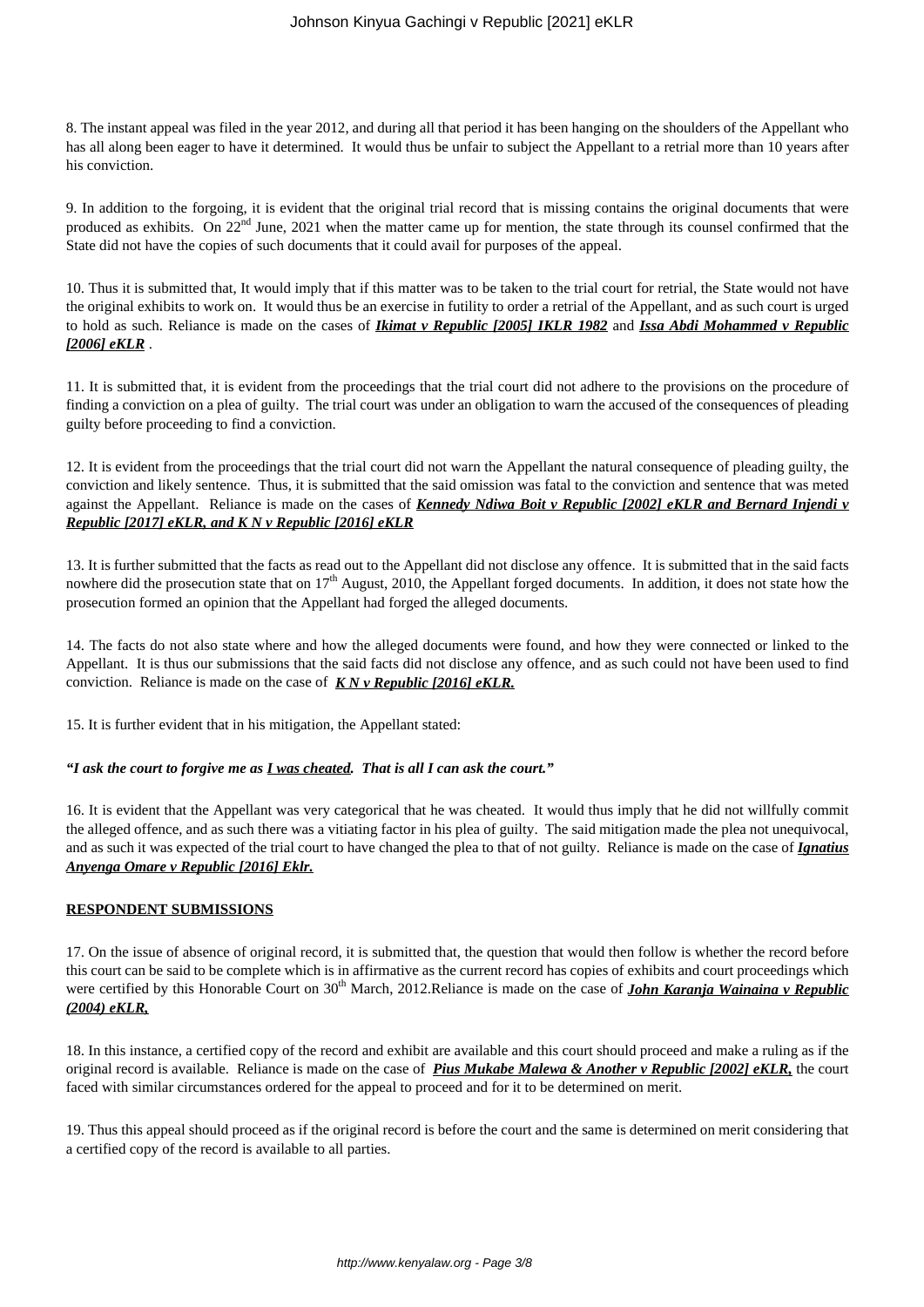20. There is absolutely no reason why the matter should be subjected to a retrial.

21. It is submitted that the plea as taken by the Appellant was equivocal. The Appellant was first produced in court on  $8<sup>th</sup>$  February, 2012. He pleaded guilty to charge and was thus convicted and subsequently sentence.

22. That from the record it is very clear that the language used was Kiswahili, facts were read and the Appellant confirmed them to be correct. He was then convicted thus the plea was proper and this point must fail.

23. On sentence, the Appellant was convicted to 2 ½ years' imprisonment. *Section 349 of the Penal Code* provides for imprisonment for a period of 3 years.

## **ISSUES, ANALYSIS & DETERMINATION:**

24. A perusal of the record discloses two core issues namely:

### *a) whether the loss of original file will render an automatic success of appeal"*

*b) And if in negative, was the plea defective for failure of trial court to warn appellant of consequences of pleading guilty" Did the facts disclose an offence and Was sentence excessive"*

25. On the first issue, of the lack of the original trial record, same has been adjudicated in several matters, and the holdings have been that an appeal cannot be determined based on an incompetent trial record. See the cases of *Wambua v Republic [2004] eKLR,* where court observed:

*"In this case, this court cannot find that the original trial was defective since, because due to the absence of the entire record of the trial court we cannot discover the facts. It has not been suggested that the Appellant was privy to the loss of the trial court record. He has been in custody for the last 5 years and 7 months. Efforts were made even by this court to trace the trial court records but it bore no fruit. In the circumstances of this case we find that the right order to make is to set aside the judgment of the trial court, discharge the Appellant and set him free. We so order. The judgment of the trial court is accordingly set aside and the Appellant discharged. We order that he be set free unless he is otherwise lawfully held."*

26. Also the case of Jackson *Mutharia Mwaura & Another v Republic [1194] eKLR,*

*"I respectfully agree with Mr. Njugi that it is most unsafe to rely on the record of appeal. I would go further and hold that we have no jurisdiction to entertain the incompetent record of appeal. To do so would be tantamount to causing irreparable prejudice to the Appellants who stand convicted of a capital offence.*

*To send the matter for retrial would also cause the Appellants prejudice at the retrial since the prosecution may have become wiser and would wish to plug the loop-holes. In any case this option is not open to us since the intended appeal has not been heard.*

*In the result, there is only one channel open to this court and that is to reject the purported record of appeal and order that it be struck out. I would then set aside the judgment and orders of the superior court and discharge all the Appellants forthwith which order is in conformity with the order proposed by my Lord Akiwumi JA and direct that they be set at liberty unless otherwise held on a lawful warrant."*

27. However, the record before this court can be said to be incomplete as the current record has copies of exhibits and court proceedings which were certified by this Honorable Court on 30th March, 2012.See the case of *John Karanja Wainaina v Republic (2004) eKLR,* where Court observed that:

*"in a situation such as this, the Court must try to hold the scales of justice and in doing so must consider all the circumstances under which the loss occurred. Who occasioned the loss of all the files" Is the Appellant responsible" Should he benefit from his own mischief and illegality" In the final analysis the paramount consideration must be whether the order proposed to be*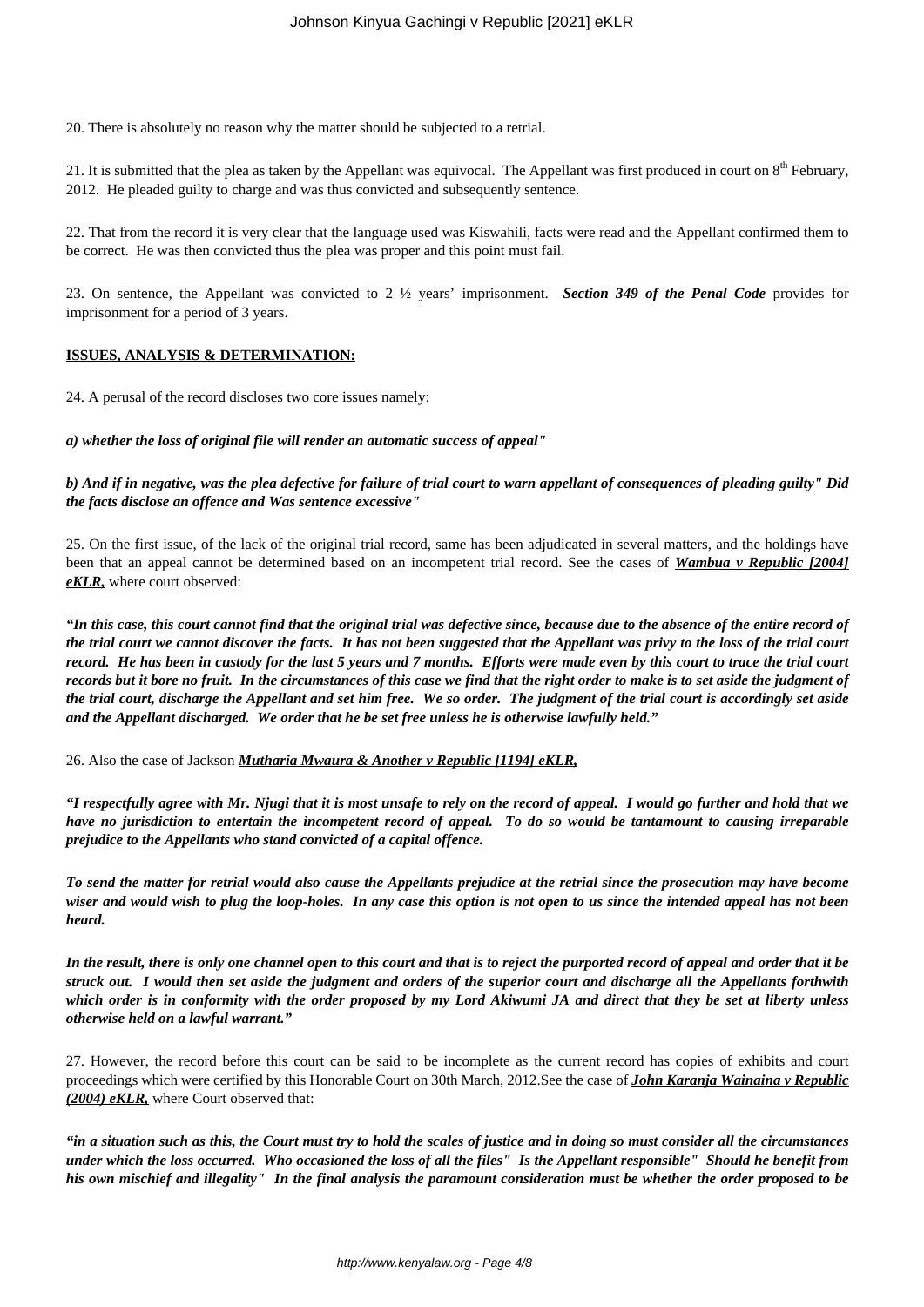*made is the one who serves the best interest of justice. An acquittal should not follow as a matter of course where a file has disappeared. After all a person like the Appellant, has lost the benefit of the presumption of innocence given to him by Section 77(2) (a) of the Constitution he having been convicted by a competent court and on appeal the burden is on him to show that the court which convicted him did so in error. Thus the loss of the files and proceedings may deprive him of the ability to discharge that burden, but it by no means follows that he must of necessity be treated as innocent and automatically acquitted. The interest of justice as a whole must be considered."*

28. In this instance, a certified copy of the record and exhibit are available and this court should proceed and make a ruling as if the original record is available. I agree with this view as there is a record certified by the court itself.

29. Likewise, in *Pius Mukabe Malewa & Another v Republic [2002] eKLR,* the court faced with similar circumstances ordered for the appeal to proceed and for it to be determined on merit.

30. Thus this appeal proceeds as if the original record is before the court and the same is to be determined on merit considering that a certified copy of the record is available to all parties.

31. There is absolutely no reason why the matter should be subjected to a retrial.

32. On plea of guilty and contention that appellant was not warned of consequences thus defective, the court notes that, accused pleaded guilty to charge and was thus convicted and subsequently sentenced.

33. That from the record it is very clear that the language used was Kiswahili, facts were read and the Appellant confirmed them to be correct. He was then convicted thus the plea was proper and this argument must fail to convince court otherwise.

34. The record available gives the picture of what happened during plea as here under;

*Appellant appeared in court on 8th February, 2012 to take plea. The record reads:*

*08/02/2012*

*Before: Hon. V.K. Kiptoon RM*

*C/Pros: IP Mugambi* 

*C/Clerk: Temu*

*Interpretation: English/Kiswahili*

*Accused: Present*

*Represented by: N/A*

*The sentence of the charge (s) and every element thereof has been stated by the court to the accused person, in the language that he/she understands who being asked whether he/she admits or denies the truth of the charge (s) replies – in Kiswahili*

*Accused: it is true*

*Court: plea of guilty entered.*

## *Court Prosecutor:*

*Facts are on 3rd November, 2011 at around 11.00am one by the name Stanford Mwangi stationed at Civil Registry Nyahururu*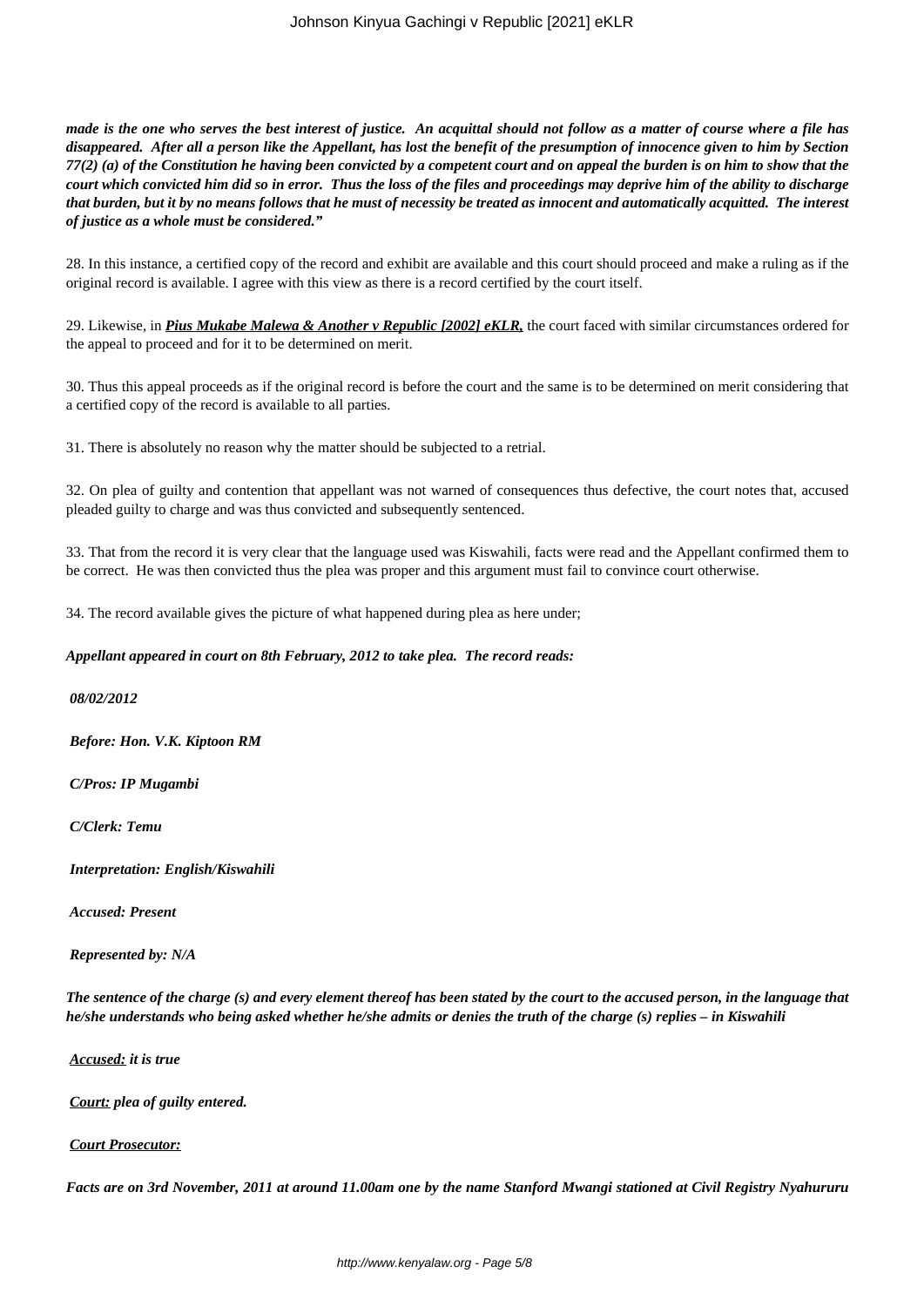*Law Courts was perusing files due to hearing in view to writing notices to the lawyers/concerned parties in respect to issue dates that were fixed. He came across Civil Suit No. 108/2011 where he noticed two documents the grant of letter of administration and certificate of confirmation of grant.*

*He noticed defect signatures appended on the documents purportedly signed by Alice Mongare – Senior Resident Magistrate and were being used to file succession cause No. 95 of 2010.*

*He informed the in-charge Civil Registry Josphine Wambui who took the file to the said Magistrate and on seeing the signatures, she discovered them as hers. The Senior Resident Magistrate Alice Mongare noticed the following anomalies in the Succession Cause No. 95 of 2010:*

*The name of the deceased person in the genuine Succession Cause No. 95 of 2010 was Paul Wachira Ngugi which in the forged grants the deceased was Susan Watetu Kinyua.*

*The genuine files 95/10 indicated the land as Nyahururu/Lesirko/969 and Nyahururu/Lesirko/1541 which was different from forged grant of Lakipia/Ngobit/Supuko Block 2/1367.*

*Also further scrutiny indicated the Chief's letter from genuine file was dated 3rd September, 2010 and on forged one it was dated 16th August, 2010.*

*The Senior Resident Magistrate instructed the Executive Officer Grace Wangeci to report the matter to Nyahururu Police Station where the matter was investigated and eventually accused person arrested and charged before this court.*

*I wish to produce the documents of forged letters.*

· *Chief's letter – Exhibit No. 1 attached with copy of identify card of the accused person.*

· *The death certificate of Susan Wanjiku Kinyua with supporting affidavit as Exhibit No. 2.*

· *The Certificate of confirmation of grant purportedly signed A.B. Mongare SRM as Exhibit No. 3.*

· *A grant of letter of administration intestate purportedly signed by Mongare Senior Resident Magistrate as Exhibit No. 4.*

### *V.K. KIPTOON*

#### *RESIDENT MAGISTRATE*

*Accused: facts are correct.*

*V.K. KIPTOON*

#### *RESIDENT MAGISTRATE*

*Court: Accused convicted of his own plea of guilty.*

*V.K. KIPTOON*

### *RESIDENT MAGISTRATE*

*Court Prosecutor: I have no previous records for the accused.*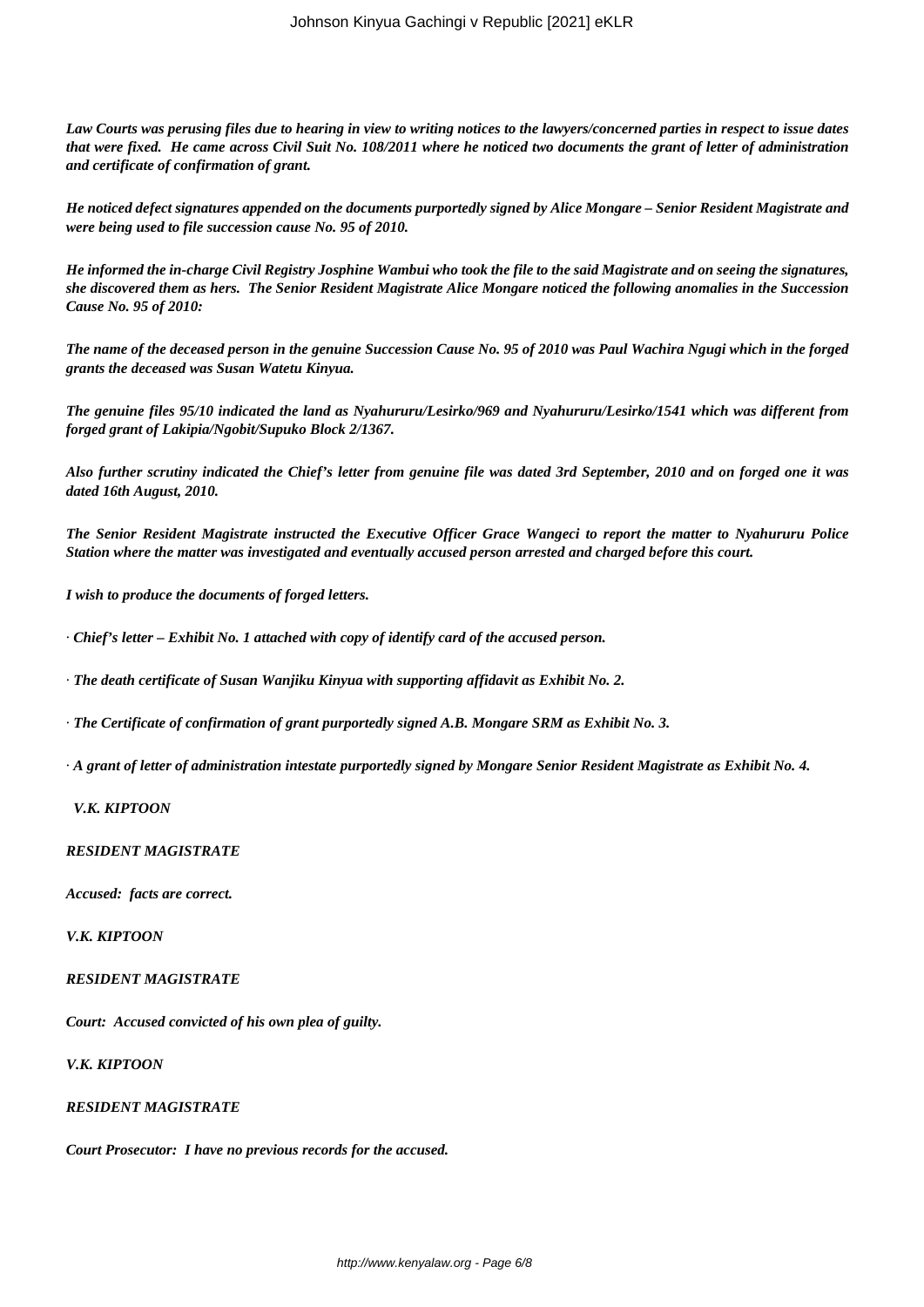## *V.K. KIPTOON*

### *RESIDENT MAGISTRATE*

*Accused: I ask the court to forgive me as I was cheated. That is all I can ask the court.*

### *V.K. KIPTOON*

### *RESIDENT MAGISTRATE*

*Court: Mitigation by the accused person has been noted. I have also noted the circumstances the accused committed the offences. The accused forged documents that were to be in court proceedings. His acts are serious and go to the process of administration of justice.*

*In view of the same, I sentence the accused to serve 2 ½ years' imprisonment. Right of appeal within 14 days from today.*

### *V.K. KIPTOON*

### *RESIDENT MAGISTRATE*

#### *08/02/2012*

35. On plea taking, I have reproduced the same above, and I observe and hold view that, the Appellant was first produced in court on 8th February, 2012. He pleaded guilty to charge and was thus convicted and subsequently sentenced.

36. That from the record it is very clear that the language used was Kiswahili, facts were read and the Appellant confirmed them to be correct. The facts in the charge sheet and provisions cited have not been demonstrated to fail in disclosure of offence charged.

37. He was then convicted on admission of the content of charge and facts read to him by the prosecutor, thus the plea was proper and this point must fail. On failure to warn the appellant of consequence of pleading guilty to the charge, the court notes that the cited authorities are dealing with charges with sentences in capital offences, life sentences and long imprison terms unlike the instant one where the maximum sentence is 3years.

38. On sentence, the Appellant was convicted to 2 ½ years' imprisonment. Section 349 of the Penal Code provides for imprisonment for a period of 3 years. However, the court noted that he was first offender and he was repentant and remorseful and thus the two elements ought to have been taken into account. Thus the court will reduce the sentence accordingly.

39. The upshot of that is that, the appeal fails on conviction but partially succeeds on sentence. The court therefore makes the orders;

#### *(i) The appeal on conviction is dismissed and same conviction is upheld.*

*(ii) The appeal on sentence succeeds partially thus sentence reduced to an imprisonment for 12 months from the date of this judgement.* 

*Dated, Signed* and *Delivered* at *NYAHURURU* this *20th* day of *December, 2021*.

**.......................................................**

## **CHARLES KARIUKI**

## **JUDGE**